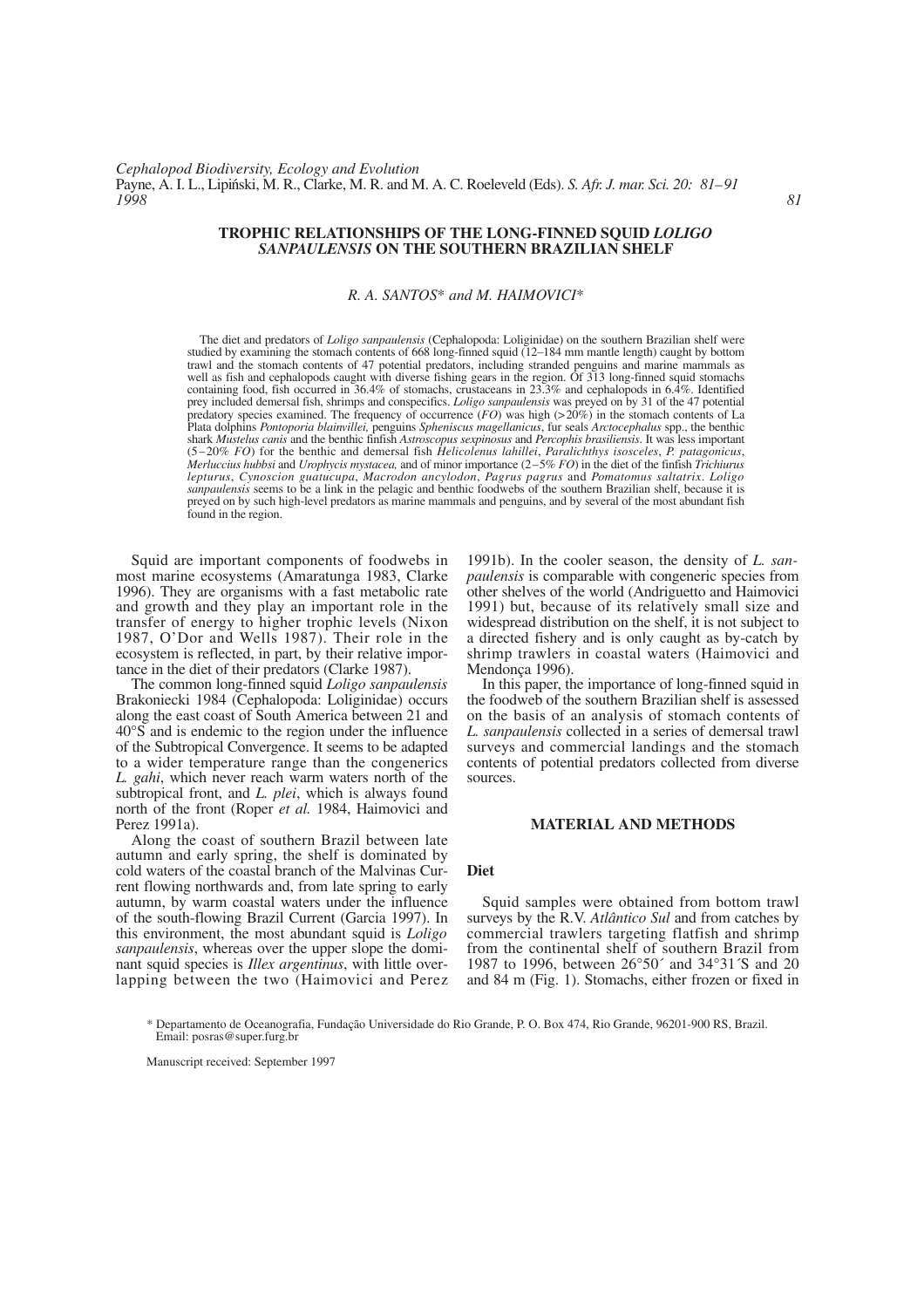*82 Cephalopod Biodiversity, Ecology and Evolution South African Journal of Marine Science 20*



Fig. 1: The southern Brazilian shelf. Circles indicate where sampled *Loligo sanpaulensis* were collected. Stippled area indicates where the sampled potential predators were collected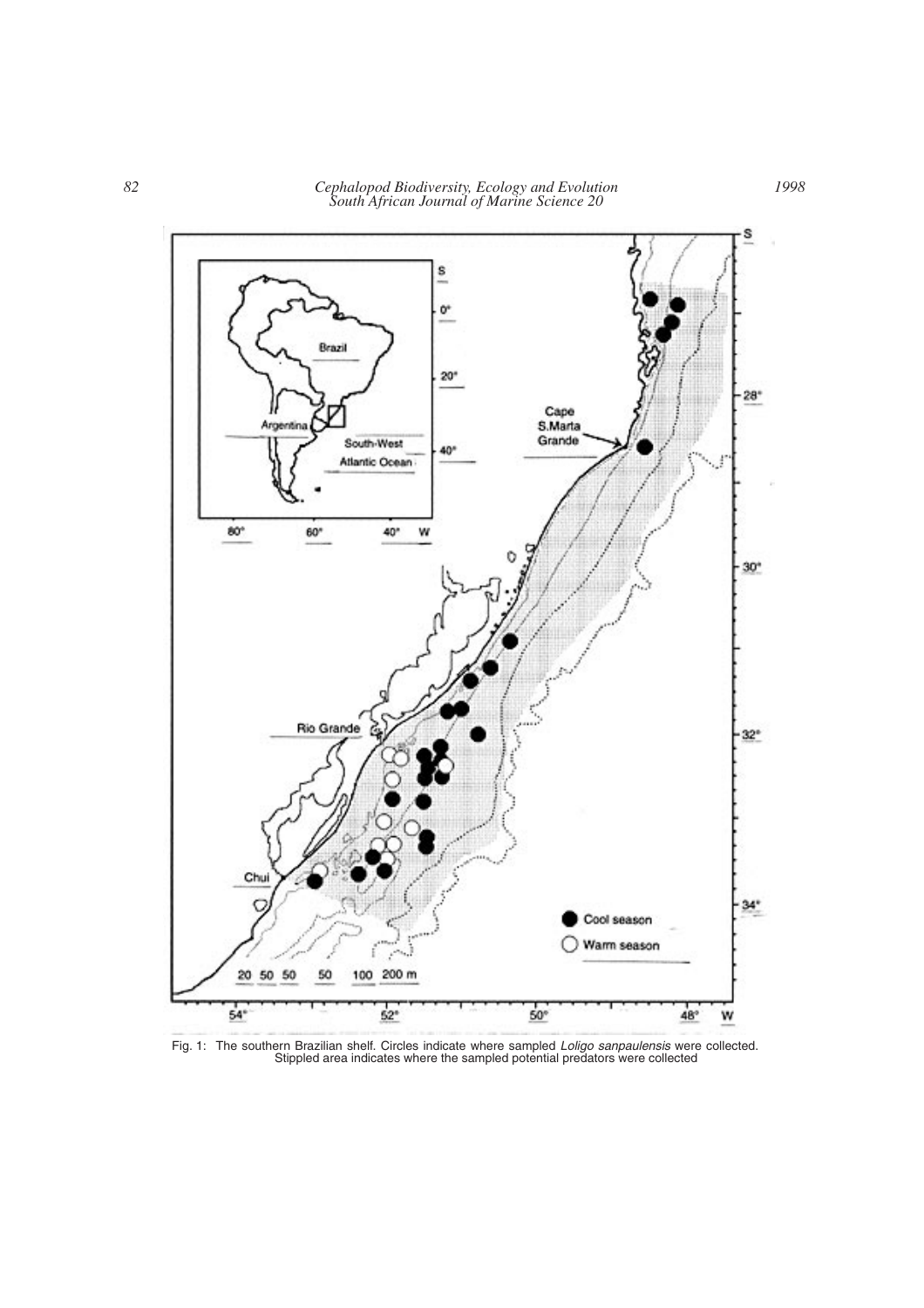200

150

100

50

200

150

100

50

 $0.5$ 

MANTLE LENGTH (mm) OHO

80

40



Fig. 2: Exponential relationships between mantle length and beak rostral length and between total mass and beak rostral length for *Loligo sanpaulensis* from the southern Brazilian shelf (the relevant equations are given in text)

1.5

BEAK ROSTRAL LENGTH (mm)

2

 $2.5$ 

10% saline solution of formalin, were examined for food content. Fish were recognized from skin, scales, vertebrae, eye lenses, otoliths, spines, rays and bony fragments. Identification to genus or species and estimation of total length (*TL*) was mainly from otoliths by comparison with a reference collection available at the laboratory ashore. Cephalopods were recognized from beaks, gladii, suckers, arms, tentacles and the remains of the mantle. Identification to species was usually based on beaks and, when possible, dorsal mantle lengths (*ML*) of prey were estimated from relationships between beak rostral length and mantle length, also based on a reference collection. Crustacean remains were mainly parts of the exoskeletons, appendages and eyes.

Stomach content analysis included the determination of relative frequency of occurrence of prey types  $(FO = N_p/N_t)$ , where  $N_p$  is the number of stomachs containing a prey type and  $N_t$  is the total number of stomachs with food. These frequencies of grouped prey types were compared by Chi-squared test. Although comparisons of frequencies of occurrence of prey items or stomachs with and without food have inherent limitations (Hyslop 1980), this method is the usual choice in feeding studies in nature, especially for cephalopods, which mince their prey (Breiby and Jobling 1985, Collins *et al*. 1994, Ivanovic and Brunetti 1994, Rocha *et al*. 1994).

#### **Potential predators**

Predation on *Loligo sanpaulensis* was studied from the presence of beaks or partly digested specimens in the stomach contents of potential predators from the study area (Fig. 1). Besides observations by the current authors, data were obtained from the literature. Predators included fish and cephalopods caught over the shelf in fishing surveys with diverse gears, more than 100 penguins (*Spheniscus magellanicus*) found dead along the coast, and marine mammals stranded on beaches along the southern Brazilian coast or from incidental catches by gillnets in the coastal fishery.

The percentage frequency of occurrence of *L. sanpaulensis* was calculated for each predator as %*FO* =  $(N/N_c) \times 100$ , where  $N_l$  is the number of stomachs containing long-finned squid and  $N_c$  is the total number of stomachs with food. The numbers of squid in individual stomachs were estimated from undigested specimens and from counts of the upper or lower beaks, whichever were the most numerous. The rostral lengths of upper (*URL*) and lower (*LRL*) beaks were measured in mm, following Clarke (1986).

To estimate the size of long-finned squid in the stomach contents, exponential relationships of the *URL* and *LRL* to dorsal mantle length *ML* and total mass (*TM*) were calculated from 75 reference specimens measuring from 13 to 192 mm and 0.3 to 151.0 g (Fig. 2). The relevant equations were

$$
ML = 13.546e^{1.211URL} (r = 0.959);
$$
  
\n
$$
ML = 13.173e^{1.109LRL} (r = 0.958);
$$
  
\n
$$
TM = 0.3408e^{2.766URL} (r = 0.952);
$$
  
\n
$$
TM = 0.2768e^{2.659LRL} (r = 0.953).
$$

Estimates of the abundance of the main predators of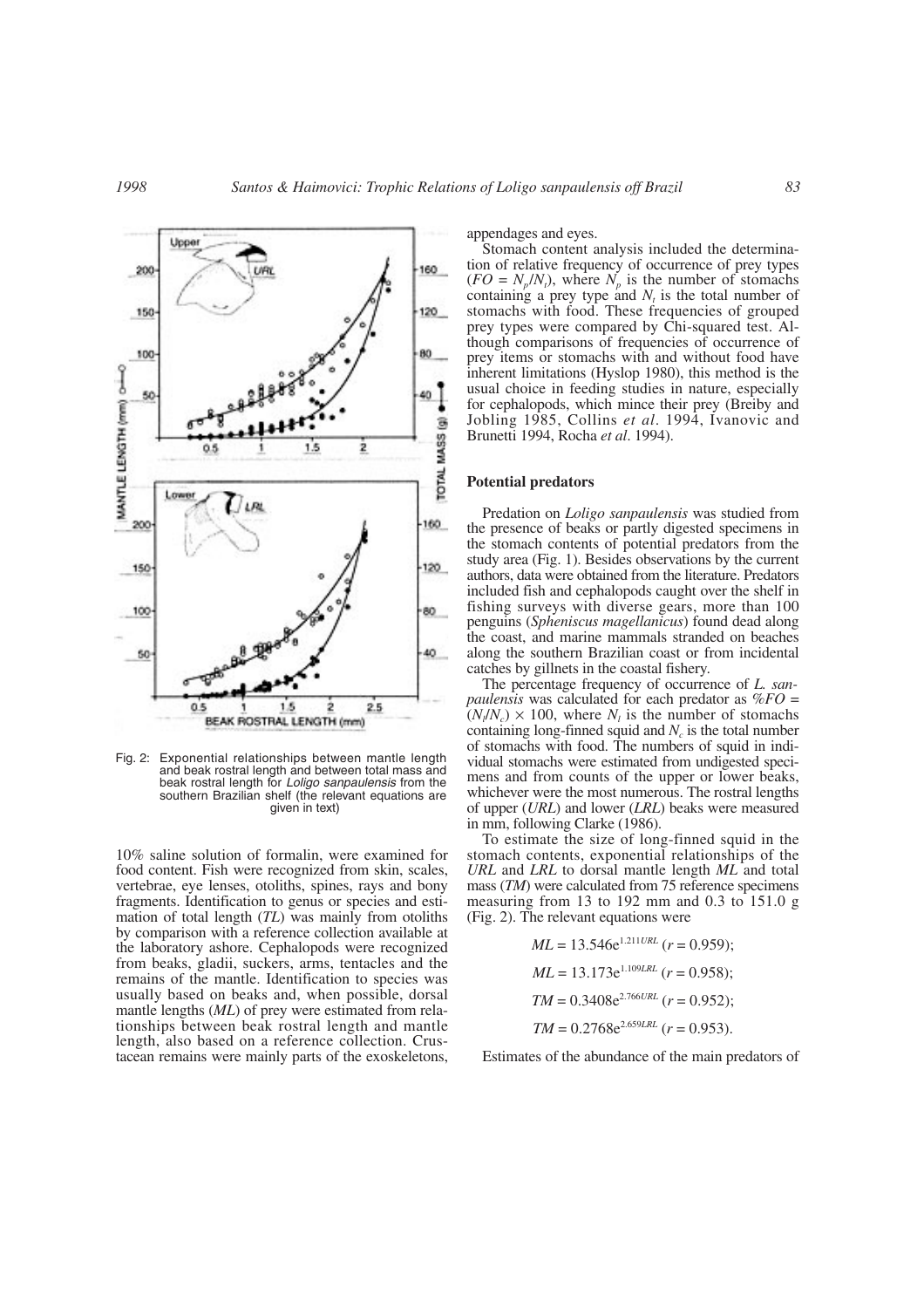

Fig. 3: Mantle length distribution of all *Loligo sanpaulensis* sampled

*L. sanpaulensis* in southern Brazil were obtained from two sources: catch per unit effort (*cpue*) and biomass estimates from six bottom trawl surveys performed between 1981 and 1983 (Haimovici *et al*. 1996) and commercial landing statistics in the period 1990–1994 (Haimovici *et al.* 1997).

### **RESULTS**

### **Diet**

From a total of 668 squid of 12–184 mm *ML* examined, 313 (46.8%) had food in their stomachs. In the warmer season (January–early June), most of the specimens were  $\lt 60$  mm *ML* ( $\overline{ML} = 54.1$  mm, Fig. 3). In the cooler season (July–October), specimens up to In the cooler season (July–October), specimens up to 120 mm were common  $(M\bar{L} = 83.1, \text{ Fig. 3})$ . Females had food in their stomachs more frequently (51.2%) than males (40.8%,  $\chi^2_{\text{v=1}} = 6.93$ ,  $p = 0.0085$ ). Fish occurred in 36.4% of stomachs with food, crustaceans in 23.3%, cephalopods in 6.4% and unidentified digested food in 38.3% (Table I). A single type of prey (fish, cephalopod or crustacean) was found in 92.2% of the stomachs with identifiable remains and a mixed diet of only two prey types in the remaining 7.8%. No significant differences were found in the percentages of prey categories between the sexes ( $\chi^2_{v=2} = 5.84$ ,  $p = 0.0587$ , so data were pooled over sexes for further analysis.

The observed high occurrence of empty stomachs



Fig. 4: Relationships between the size of *Loligo sanpaulensis* and the size of prey found in their stomachs

and unidentified digested food was probably attributable to the very high digestion rate (Bidder 1966, Lipiński 1987). Prey identification was very difficult because squid macerate prey during ingestion. Identified bony fish included only *Urophycis brasiliensis*, *Raneya fluminensis* and *Symphurus* sp. The cephalopod prey items were all squid, and included *Loligo sanpaulensis* with *ML* of 21.8–48.6 mm and a single specimen of *Illex argentinus* of 10 mm *ML*. Recognizable crusta-ceans were the shrimps *Artemesia longinaris* and *Pleoticus muelleri* (Table I). The *ML* and *TL* respectively of squid and fish eaten ranged from 12.5 to 101.1% of the predator's mantle length (Fig. 4).

The proportions of fish, cephalopods and crustaceans in the stomach contents and empty stomachs of different size groups of long-finned squid in the warm and cool seasons are shown in Figure 5. In the warm season the sizes of fish, cephalopods and crustaceans did not differ significantly with predator size (respectively  $\chi^2_{\nu=3} = 0.389, p = 0.4367$ ;  $\chi^2_{\nu=3} = 0.389, p = 0.9943$ ;  $\chi^2_{v=3}$  = 6.673,  $p = 0.97475$ ). Crustaceans were the main prey of the squid *ML* range 20–80 mm, with %*FO* of 54.5–70, whereas fish and crustaceans were equally important for large squid (%*FO* = 44.4). In the cooler season, fish were the most frequent prey for all sizes of squid, increasing significantly with size from 16.7 to 46.1%  $(\chi^2_{v=3} = 23.6, p = 0.0001)$ . The proportion of empty stomachs was not significantly different among sizes in the cooler season, but there was a significant difference in the warm season  $(\chi^2_{\nu=4} = 24.2, p = 0.0001).$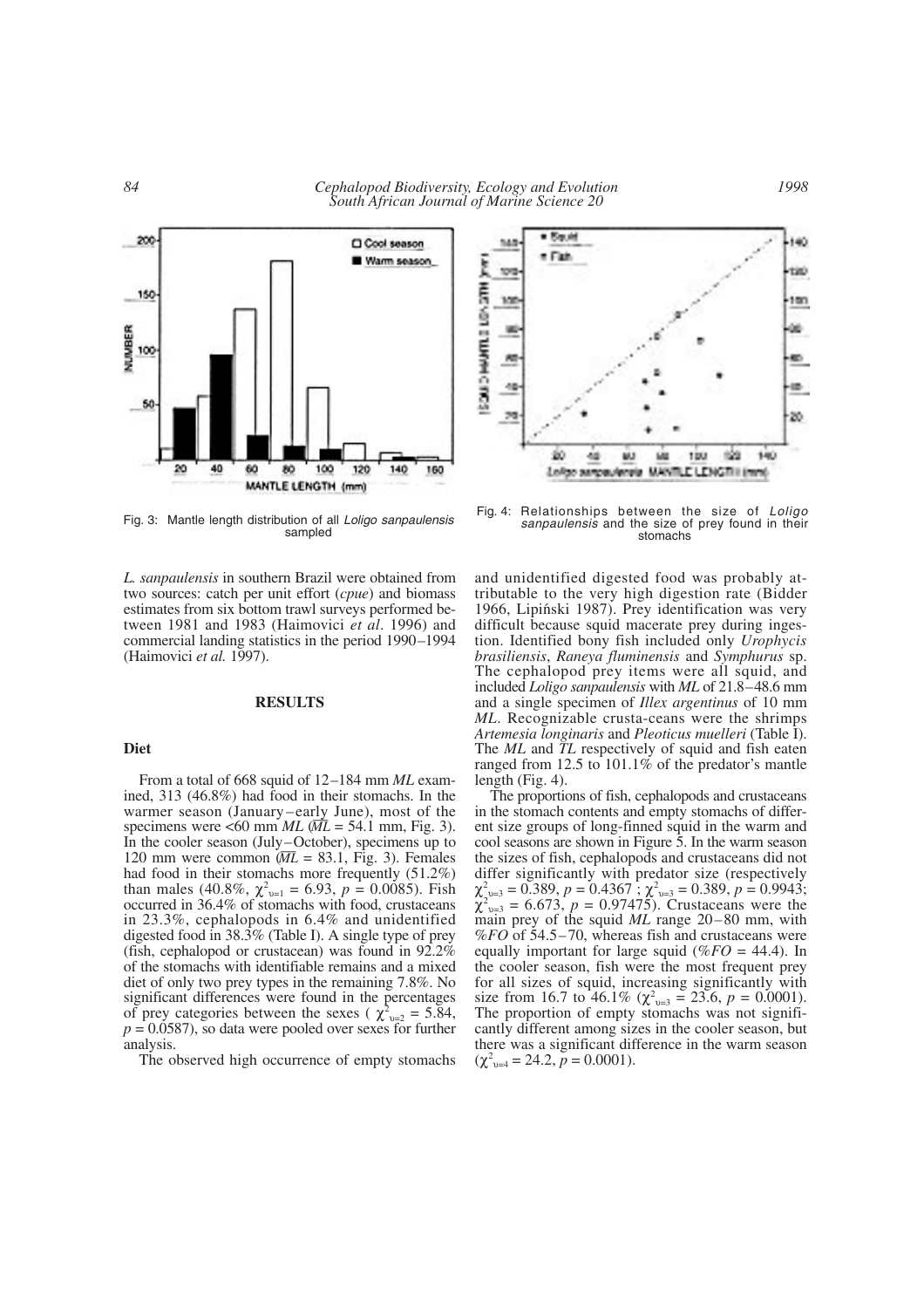| Prey item                     | $\boldsymbol{n}$ | %FO  | Length range<br>(mm) |
|-------------------------------|------------------|------|----------------------|
| Osteichthyes                  | 114              | 36.4 |                      |
| Symphurus sp.                 |                  | 0.3  | $50 - 75$            |
| Urophycis brasiliensis        | 3                | 1.0  | 72                   |
| Raneya fluminensis            |                  | 0.3  | $11 - 90$            |
| Unidentified Osteichthyes     | 109              | 34.8 |                      |
| Crustacea                     | 73               | 23.3 |                      |
| Artemesia longinaris          | 11               | 3.5  |                      |
| Pleoticus muelleri            | 10               | 3.2  |                      |
| Unidentified Dendrobranchiata | 24               | 7.7  |                      |
| Unidentified Brachyura        |                  | 0.3  |                      |
| <b>Unidentified Crustacea</b> | 27               | 8.6  |                      |
| Cephalopoda                   | 20               | 6.4  |                      |
| Illex argentinus              |                  | 0.3  | 10                   |
| Loligo sanpaulensis           | 10               | 3.2  | $22 - 49$            |
| Loligo sp.                    | 2                | 0.6  |                      |
| Unidentified Teuthoidea       | 7                | 2.2  |                      |
| Digested, unidentified        | 120              | 38.3 |                      |

Table I: Number of stomachs containing a given prey (*n*), percentage frequency of occurrence (%*FO*) and the length range of prey items in 313 *Loligo sanpaulensis* stomachs with food from the southern Brazilian shelf

#### **Predators**

The presence of *Loligo sanpaulensis* in the diet of 47 potential predators was investigated, 35 of them from stomach contents examined by the authors. The diet of 31 of the potential predator species included *Loligo sanpaulensis* to some extent (Table II).

The %*FO* of *Loligo sanpaulensis* was highest (>20%) in the stomach contents of the La Plata dolphin *Pontoporia blainvillei*, the common dolphin *Delphinus delphis*, the fur seals *Arctocephalus australis*, *A. gazzella* and *A. tropicalis*, the penguin *Spheniscus magellanicus*, the benthic shark *Mustelus canis* and the benthic fish *Astroscopus sexpinosus* and *Percophis brasiliensis*. Frequencies between 5 and 20% were found in stomach contents of the benthic finfish *Helicolenus lahillei*, *Paralichthys isosceles*, *P. patagonicus* and *Urophycis mystacea*, and the demersal-pelagic fish *Merluccius hubbsi*. %*FO* was between 2 and 5% in the diet of the finfish *Cynoscion guatucupa*, *Macrodon ancylodon*, *Pagrus pagrus*, *Pomatomus saltatrix* and *Trichiurus lepturus*, species that feed at different levels of the water column. Cannibalism was rare, cephalopods identified as *Loligo sanpaulensis* being found in just 3.2% of the stomachs examined.

The size distribution of the long-finned squid in the diet of six predators for which data were available are shown in Figure 6: La Plata dolphin, found yearround, preyed on small to large long-finned squid with  $\overline{ML}$  of 92.7, 98.2, 104.0 and 115.9 mm respectively in winter, spring, autumn and summer. *Arctocephalus*



Fig. 5: Relative frequency of occcurrence of fish, cephalopods and crustaceans in different *ML* classes of *Loligo sanpaulensis* from (a) the warm (*n* = 80) and (b) the cool ( $n = 233$ ) seasons on the southern Brazilian shelf. The percentage frequency of occurrence of empty stomachs is also indicated

*australis*, sampled only in winter and spring, also preyed on small and large squid, but with a dominance preyed on small and large squid, but with a dominance of large ones  $(M\bar{L} = 96.4 \text{ mm})$ . The penguin, which appears over the southern Brazilian shelf only in the cooler season, also preyed on small and large squid, cooler season, also preyed on small and large squid, with  $\overline{ML}$  in winter of 71.5 mm and in spring of 86.1 mm. The common dolphin *Delphinus delphis*, collected only The common dolphin *Delphinus delphis*, collected only<br>in winter, preyed on small specimens ( $\overline{ML} = 57.5$  mm) as did the demersal fish *Trichiurus lepturus* ( *ML* = 54.7 \_\_ mm) and *Paralichthys patagonicus* ( *ML* = 55.1 mm).

Mean commercial landings, *cpue*s and estimated abundance of the main fish on the southern Brazilian shelf that preyed upon *L. sanpaulensis* are shown in Table III. Species representing 83.7% of commercial landings and 70.6% of total catches in bottom trawl surveys fed to some degree on *L. sanpaulensis*, but only 9.4% of commercial landings and 10.7% of total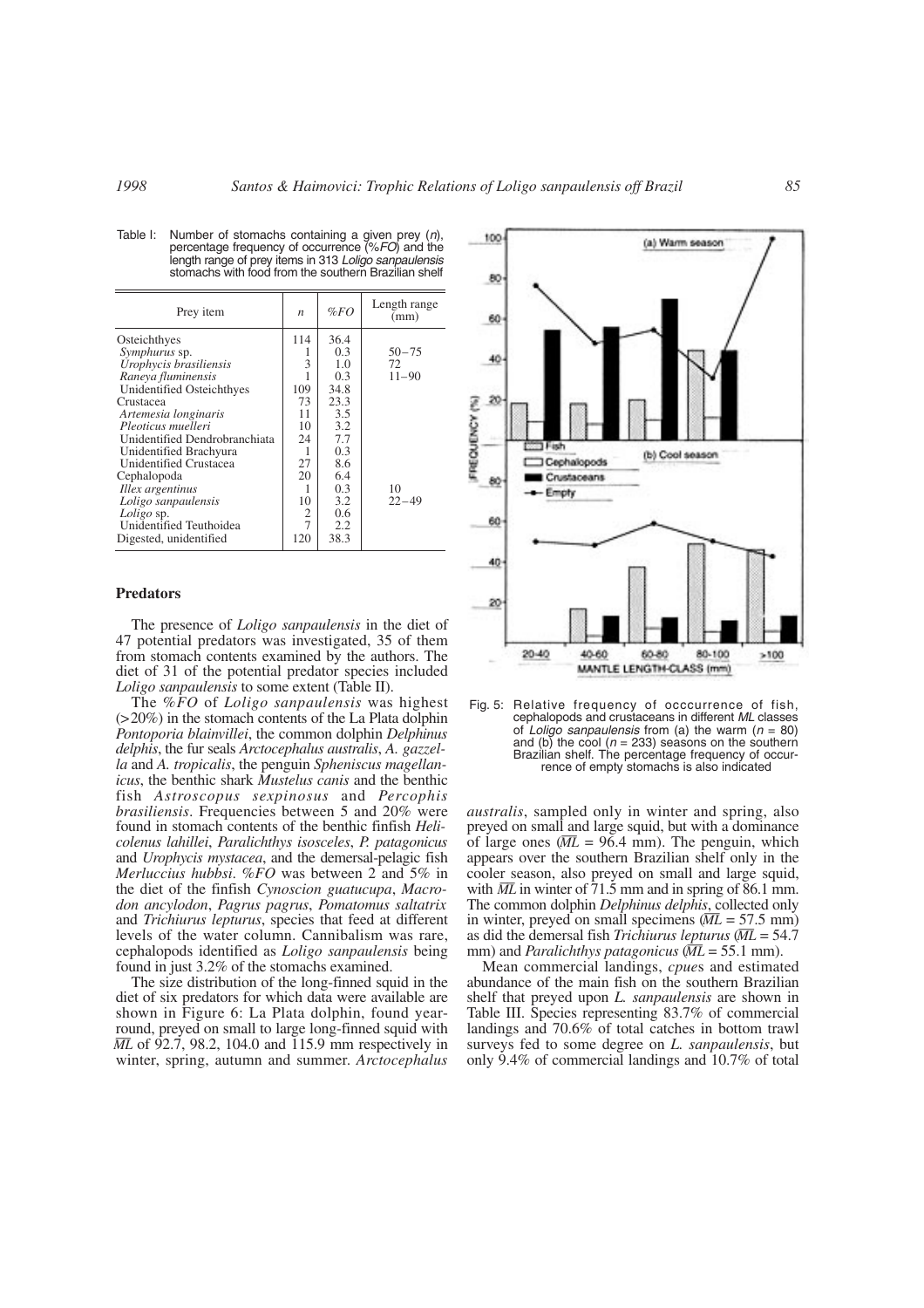### *86 Cephalopod Biodiversity, Ecology and Evolution South African Journal of Marine Science 20*

Table II: List of fish, cephalopods, penguins and marine mammals found on the southern Brazilian shelf that preyed on *Loligo sanpaulensis*. Number of stomachs with food examined and the source of data, the percentage of stomachs with *Loligo sanpaulensis (*%*FO*), numbers of squid per stomach, and their mantle length (*ML*) and total mass (*TM*) mean and range are indicated

| Predator species<br>Mean and range<br>and source of<br>Number<br>%FO<br>feeding data<br>$ML$ (mm)<br>TM(g)<br><b>FISH</b><br>6 <sup>1</sup><br>33.3<br>$4 - 5$<br>Astroscopus sexpinosus<br>$67.5(37-93)$<br>$15.4(3.6-30.3)$<br>156 <sup>1</sup><br>Conger orbignyanus<br>0.6<br>30<br>2.2<br>1<br>220 <sup>1</sup><br>Cynoscion guatucupa<br>2.7<br>$61.5(40-72)$<br>$12.2(4.3 - 16.7)$<br>1<br>78 <sup>1</sup><br>Cynoscion jamaicensis<br>1.3<br>33<br>2.7<br>166 <sup>1</sup><br>*<br>Galeorhinus galeus<br>33 <sup>1</sup><br>Helicolenus lahillei<br>6.1<br>$44.0(43-45)$<br>1<br>$5.3(5.0-5.6)$<br>$1\ 402^2$<br>3.8<br>Macrodon ancylodon<br>231 <sup>1</sup><br>Merluccius hubbsi<br>6.1<br>194 <sup>1</sup><br>Micropogonias furnieri<br>1.0<br>$26.4(25-27)$<br>1<br>$1.6(1.2-1.8)$<br>51 <sup>1</sup><br>Mustelus canis<br>27.5<br>$1 - 2$<br>$61.9(30-100)$<br>$14.0(2.2 - 35.9)$<br>362 <sup>1</sup><br>*.<br>Pagrus pagrus<br>$1 - 4$<br>$47.2(13-134)$<br>$6.2(0.3-70.9)$ |                        | Number of<br>stomachs examined | Loligo sanpaulensis as prey |         |                 |                   |  |
|--------------------------------------------------------------------------------------------------------------------------------------------------------------------------------------------------------------------------------------------------------------------------------------------------------------------------------------------------------------------------------------------------------------------------------------------------------------------------------------------------------------------------------------------------------------------------------------------------------------------------------------------------------------------------------------------------------------------------------------------------------------------------------------------------------------------------------------------------------------------------------------------------------------------------------------------------------------------------------------------|------------------------|--------------------------------|-----------------------------|---------|-----------------|-------------------|--|
|                                                                                                                                                                                                                                                                                                                                                                                                                                                                                                                                                                                                                                                                                                                                                                                                                                                                                                                                                                                            |                        |                                |                             |         |                 |                   |  |
|                                                                                                                                                                                                                                                                                                                                                                                                                                                                                                                                                                                                                                                                                                                                                                                                                                                                                                                                                                                            |                        |                                |                             |         |                 |                   |  |
|                                                                                                                                                                                                                                                                                                                                                                                                                                                                                                                                                                                                                                                                                                                                                                                                                                                                                                                                                                                            |                        |                                |                             |         |                 |                   |  |
|                                                                                                                                                                                                                                                                                                                                                                                                                                                                                                                                                                                                                                                                                                                                                                                                                                                                                                                                                                                            |                        |                                |                             |         |                 |                   |  |
|                                                                                                                                                                                                                                                                                                                                                                                                                                                                                                                                                                                                                                                                                                                                                                                                                                                                                                                                                                                            |                        |                                |                             |         |                 |                   |  |
|                                                                                                                                                                                                                                                                                                                                                                                                                                                                                                                                                                                                                                                                                                                                                                                                                                                                                                                                                                                            |                        |                                |                             |         |                 |                   |  |
|                                                                                                                                                                                                                                                                                                                                                                                                                                                                                                                                                                                                                                                                                                                                                                                                                                                                                                                                                                                            |                        |                                |                             |         |                 |                   |  |
|                                                                                                                                                                                                                                                                                                                                                                                                                                                                                                                                                                                                                                                                                                                                                                                                                                                                                                                                                                                            |                        |                                |                             |         |                 |                   |  |
|                                                                                                                                                                                                                                                                                                                                                                                                                                                                                                                                                                                                                                                                                                                                                                                                                                                                                                                                                                                            |                        |                                |                             |         |                 |                   |  |
|                                                                                                                                                                                                                                                                                                                                                                                                                                                                                                                                                                                                                                                                                                                                                                                                                                                                                                                                                                                            |                        |                                |                             |         |                 |                   |  |
|                                                                                                                                                                                                                                                                                                                                                                                                                                                                                                                                                                                                                                                                                                                                                                                                                                                                                                                                                                                            |                        |                                |                             |         |                 |                   |  |
|                                                                                                                                                                                                                                                                                                                                                                                                                                                                                                                                                                                                                                                                                                                                                                                                                                                                                                                                                                                            |                        |                                |                             |         |                 |                   |  |
|                                                                                                                                                                                                                                                                                                                                                                                                                                                                                                                                                                                                                                                                                                                                                                                                                                                                                                                                                                                            |                        |                                |                             |         |                 |                   |  |
|                                                                                                                                                                                                                                                                                                                                                                                                                                                                                                                                                                                                                                                                                                                                                                                                                                                                                                                                                                                            |                        |                                |                             |         |                 |                   |  |
|                                                                                                                                                                                                                                                                                                                                                                                                                                                                                                                                                                                                                                                                                                                                                                                                                                                                                                                                                                                            | Paralichthys isosceles | 90 <sup>1</sup>                | 8.9                         | $1 - 2$ | $49.9(32 - 73)$ | $7.1(2.5 - 17.3)$ |  |
| 308 <sup>1</sup><br>Paralichthys orbignyanus<br>$3 - 4$<br>0.6<br>$16.2(9-25)$<br>$0.5(0.1-1.4)$                                                                                                                                                                                                                                                                                                                                                                                                                                                                                                                                                                                                                                                                                                                                                                                                                                                                                           |                        |                                |                             |         |                 |                   |  |
| 290 <sup>1</sup><br>8.6<br>Paralichthys patagonicus<br>$1 - 2$<br>$8.9(3.8-165.6)$<br>$55.1(38-193)$                                                                                                                                                                                                                                                                                                                                                                                                                                                                                                                                                                                                                                                                                                                                                                                                                                                                                       |                        |                                |                             |         |                 |                   |  |
| 63 <sup>1</sup><br>Percophis brasiliensis<br>36.5<br>$1 - 2$<br>$62.9(20-140)$<br>$9.9(0.8 - 78.5)$                                                                                                                                                                                                                                                                                                                                                                                                                                                                                                                                                                                                                                                                                                                                                                                                                                                                                        |                        |                                |                             |         |                 |                   |  |
| 164 <sup>1</sup><br>Pomatomus saltatrix<br>3.7<br>$\overline{\phantom{0}}$                                                                                                                                                                                                                                                                                                                                                                                                                                                                                                                                                                                                                                                                                                                                                                                                                                                                                                                 |                        |                                |                             |         |                 |                   |  |
| 133 <sup>1</sup><br>16.0<br>0.8<br>$\mathbf{1}$<br>70.7<br>Porichthys porosissimus                                                                                                                                                                                                                                                                                                                                                                                                                                                                                                                                                                                                                                                                                                                                                                                                                                                                                                         |                        |                                |                             |         |                 |                   |  |
| $1510^3$<br>$*$<br>Sympterigia acuta                                                                                                                                                                                                                                                                                                                                                                                                                                                                                                                                                                                                                                                                                                                                                                                                                                                                                                                                                       |                        |                                |                             |         |                 |                   |  |
| 809 <sup>3</sup><br>$\frac{1}{2}$<br>Sympterigia bonapartei                                                                                                                                                                                                                                                                                                                                                                                                                                                                                                                                                                                                                                                                                                                                                                                                                                                                                                                                |                        |                                |                             |         |                 |                   |  |
| 490 <sup>1</sup><br>$1 - 4$<br>Trichiurus lepturus<br>4.9<br>$54.7(20-182)$<br>$8.8(0.8 - 144.5)$                                                                                                                                                                                                                                                                                                                                                                                                                                                                                                                                                                                                                                                                                                                                                                                                                                                                                          |                        |                                |                             |         |                 |                   |  |
| 726 <sup>1</sup><br>Umbrina canosai<br>0.1                                                                                                                                                                                                                                                                                                                                                                                                                                                                                                                                                                                                                                                                                                                                                                                                                                                                                                                                                 |                        |                                |                             |         |                 |                   |  |
| 663 <sup>1</sup><br>Urophycis brasiliensis<br>$49.0(23-85)$<br>1.4<br>1<br>$8.6(1.3-22.4)$                                                                                                                                                                                                                                                                                                                                                                                                                                                                                                                                                                                                                                                                                                                                                                                                                                                                                                 |                        |                                |                             |         |                 |                   |  |
| 58 <sup>1</sup><br>5.2<br>$1 - 2$<br>Urophycis mystacea<br>$15.0(7.1-21.6)$<br>$69.4(51-83)$                                                                                                                                                                                                                                                                                                                                                                                                                                                                                                                                                                                                                                                                                                                                                                                                                                                                                               |                        |                                |                             |         |                 |                   |  |
| <b>CEPHALOPODS</b>                                                                                                                                                                                                                                                                                                                                                                                                                                                                                                                                                                                                                                                                                                                                                                                                                                                                                                                                                                         |                        |                                |                             |         |                 |                   |  |
| 313 <sup>1</sup><br>3.2<br>Loligo sanpaulensis<br>$35.0(22-49)$<br>$3.1(1.1-6.8)$<br>1                                                                                                                                                                                                                                                                                                                                                                                                                                                                                                                                                                                                                                                                                                                                                                                                                                                                                                     |                        |                                |                             |         |                 |                   |  |
| 363 <sup>1</sup><br>$1 - 2$<br>1.7<br>$40.5(36-46)$<br>$3.8(3.3-5.9)$<br>Illex argentinus                                                                                                                                                                                                                                                                                                                                                                                                                                                                                                                                                                                                                                                                                                                                                                                                                                                                                                  |                        |                                |                             |         |                 |                   |  |
| <b>PENGUINS</b>                                                                                                                                                                                                                                                                                                                                                                                                                                                                                                                                                                                                                                                                                                                                                                                                                                                                                                                                                                            |                        |                                |                             |         |                 |                   |  |
| 120 <sup>1</sup><br>66.7<br>$1 - 220$<br>Spheniscus magellanicus<br>$18.0(1.4 - 159.7)$<br>$74.4(25-190)$                                                                                                                                                                                                                                                                                                                                                                                                                                                                                                                                                                                                                                                                                                                                                                                                                                                                                  |                        |                                |                             |         |                 |                   |  |
| <b>MARINE MAMMALS</b>                                                                                                                                                                                                                                                                                                                                                                                                                                                                                                                                                                                                                                                                                                                                                                                                                                                                                                                                                                      |                        |                                |                             |         |                 |                   |  |
| $361^{4.1}$<br>Pontoporia blainvillei<br>51.0<br>$1 - 180$<br>$98.7(33 - 188.5)$<br>$34.8(2.5 - 163.6)$                                                                                                                                                                                                                                                                                                                                                                                                                                                                                                                                                                                                                                                                                                                                                                                                                                                                                    |                        |                                |                             |         |                 |                   |  |
| $15^{1}$<br>Arctocephalus australis<br>93.3<br>$1 - 6$<br>$96.4(45-171)$<br>$32.9(5.6 - 125.0)$                                                                                                                                                                                                                                                                                                                                                                                                                                                                                                                                                                                                                                                                                                                                                                                                                                                                                            |                        |                                |                             |         |                 |                   |  |
| 3 <sup>1</sup><br>33.3<br>Arctocephalus gazzella<br>1<br>105<br>40.2                                                                                                                                                                                                                                                                                                                                                                                                                                                                                                                                                                                                                                                                                                                                                                                                                                                                                                                       |                        |                                |                             |         |                 |                   |  |
| $12^{1}$<br>Arctocephalus tropicalis<br>33.3<br>$1 - 4$<br>$83.9(58-134)$<br>$23.8(10.1-70.9)$                                                                                                                                                                                                                                                                                                                                                                                                                                                                                                                                                                                                                                                                                                                                                                                                                                                                                             |                        |                                |                             |         |                 |                   |  |
| 3 <sup>1</sup><br>Delphinus delphis<br>$13 - 30$<br>100.0<br>$57.5(36-113)$<br>$9.9(3.3 - 47.7)$                                                                                                                                                                                                                                                                                                                                                                                                                                                                                                                                                                                                                                                                                                                                                                                                                                                                                           |                        |                                |                             |         |                 |                   |  |

\* Numbers not reported

<sup>1</sup> Present study

2Juras and Yamaguti (1985)

<sup>3</sup> Queiroz (1986)

<sup>4</sup> Pinedo (1982)

survey catches had long-finned squid at a value  $>5\%$ *FO* in their stomach contents (Fig. 7).

# **DISCUSSION**

The diet of *Loligo sanpaulensis*, consisting mainly of fish and crustaceans, and to a lesser extent squid, was basically similar to the diet of other loliginids (Karpov and Cailliet 1979, Lipiński 1987, Collins et

*al.* 1994, Rocha *et al.* 1994, Coelho *et al.* 1997). The present results are consistent with those obtained by Andriguetto (1989) for the same species in the region, although there were some differences, e.g. the relatively greater importance of crustaceans in the warmer season than found by Andriguetto. This difference should be interpreted with caution, because most of the current summer samples were obtained from a shrimp-directed fishery.

Only three fish species preyed on by long-finned squid could be identified from their otoliths: *Symphu-*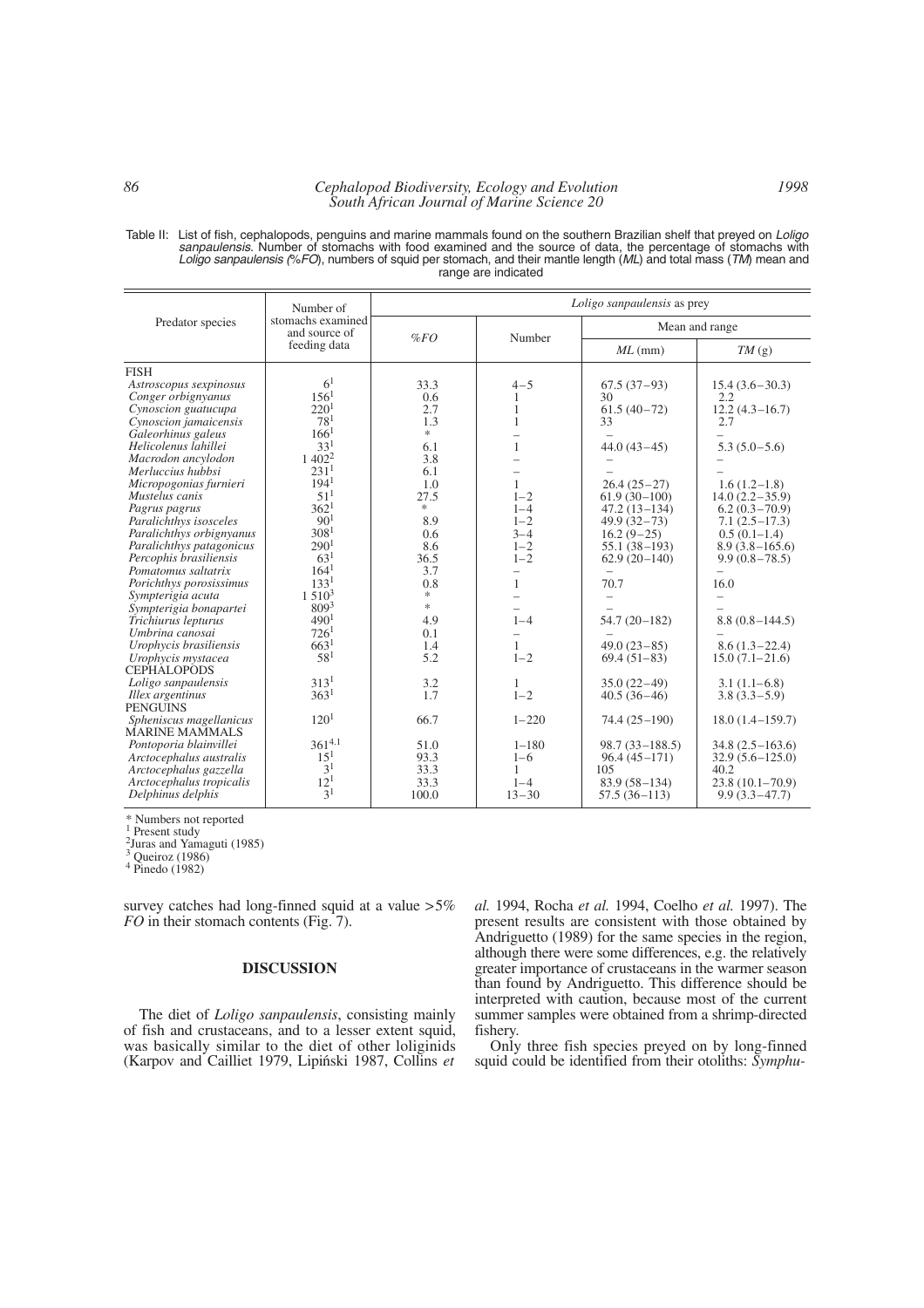

Fig. 6: Mantle length (*ML*) distribution of *Loligo sanpaulensis* in the stomach contents of *Pontoporia blainvillei*, *Spheniscus magellanicus*, *Delphinus delphis*, *Arctocephalus australis, Trichiurus lepturus* and *Paralichthys patagonicus* from the southern Brazilian shelf (*n* = number of specimens of *Loligo sanpaulensis*)

*rus* sp., *Urophycis brasiliensis* and *Raneya fluminensis*, all of which are uncommon benthic fish (Haimovici *et al*. 1996). They cannot be assumed to be representative of the diet of long-finned squid, because only seven otolith pairs recovered from 5 of the 114 stomachs containing fish remains could be identified to that level. However, their occurrence is an indication that *Loligo sanpaulensis* feeds near the bottom. The two shrimps identified in the stomach contents, *Artemesia longinaris* and *Pleoticus muelleri*, are also benthic organisms and are abundant from spring to summer in coastal waters (Ruffino 1991). Squid were not frequently found in the diet of *Loligo sanpaulensis* and cannibalism did not appear to be important off southern Brazil. Cannibalism in loliginids is usually associated with limited food resources or crowded conditions, such as on spawning grounds, and its frequency of occurrence increases with size and maturation (Fields 1965, Karpov and Cailliet 1979, Amaratunga 1983, Lipiński 1987). *Loligo sanpaulensis* does not form dense aggregations (Andriguetto and Haimovici 1991), probably explaining the low incidence of cannibalism observed.

*Illex argentinus* only preyed occasionally on *Loligo sanpaulensis* ( $%FO = 1.7$ ), because the overlapping distribution of the two species is restricted to larger juveniles over the outer shelf in winter and spring (Haimovici and Perez 1991b). Predation by *Loligo sanpaulensis* on *Illex argentinus* was even less important ( $%FO = 0.3$ ). Therefore, it is concluded that trophic interactions between the two dominant squid of southern Brazil waters are not important. A different picture can be drawn for the northern and southern shelf of Argentina, where the distribution of *Illex argentinus* overlaps respectively with *Loligo sanpaulensis* and *Loligo gahi* and predation on these species reaches 5.2 and 13.1% *FO* respectively (Table I in Ivanovic and Brunetti 1994).

Although few data on prey size were obtained, the finding of predation on fish species with a *TL* as large as the predator's *ML* is in agreement with that described for other *Loligo* species (Rocha *et al*. 1994).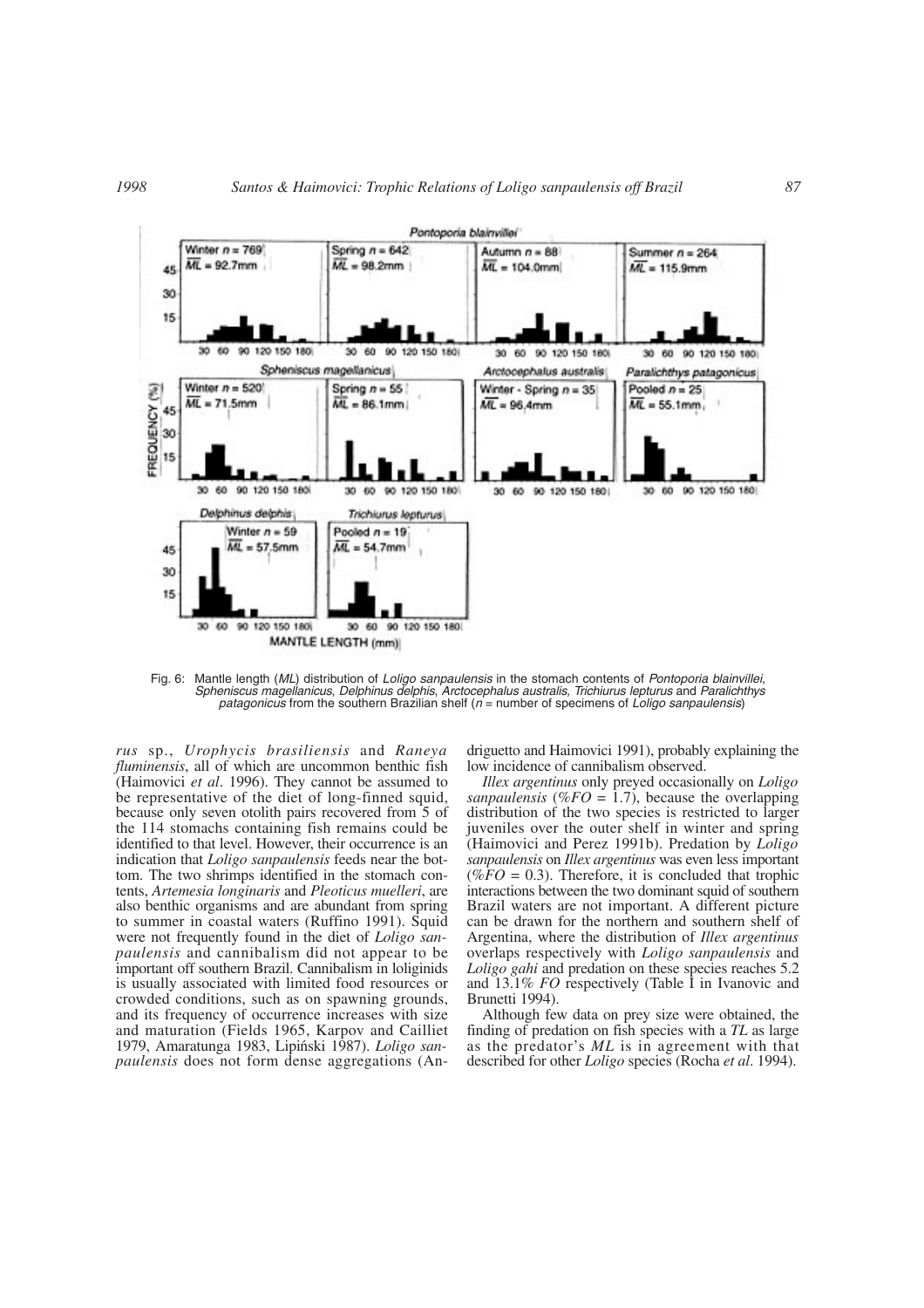#### *88 Cephalopod Biodiversity, Ecology and Evolution South African Journal of Marine Science 20*

| Predator species                 | Mean landings<br>$(000 \text{ tons})^*$ | Mean cpue<br>$(kg \cdot h^{T})^*$ | Estimated<br>biomass<br>$('000 tons)$ † | Main prey                                | Source of feeding data        |
|----------------------------------|-----------------------------------------|-----------------------------------|-----------------------------------------|------------------------------------------|-------------------------------|
| Loligo sanpaulensis              | 0.1                                     | $(4.4)$ $\ddagger$                | $(1.2-3.5)\ddagger$                     | Benthic fish and crustaceans             | This study                    |
| Cynoscion guatucupa              | 8.8                                     | 183.6                             | $36.7 - 325.2$                          | Benthic and pelagic fish, crustaceans    | Vieira (1990)                 |
| Macrodon ancylodon               | 4.0                                     | 25.17                             | $1.8 - 20.7$                            | Shrimps, benthic fish and                | Juras and Yamaguti (1985)     |
|                                  |                                         |                                   |                                         | L. sanpaulensis                          |                               |
|                                  | 0.3                                     | 0.83                              |                                         | Demersal fish, benthic invertebrates,    | Capitoli and Haimovici (1993) |
| Pagrus pagrus                    |                                         |                                   |                                         | cephalopods                              |                               |
| Mustelus canis                   | Not recorded                            | 9.0                               |                                         | Benthic crustaceans, L. sanpaulensis     |                               |
|                                  |                                         |                                   |                                         | and fish                                 | Unpublished data              |
| Paralichthys isosceles           | Not recorded                            | 0.5                               |                                         | Benthic crustaceans, fish and            | Unpublished data              |
|                                  |                                         |                                   |                                         |                                          |                               |
|                                  | 1.4                                     | 3.3                               |                                         | cephalopods                              |                               |
| <i>Paralichthys spp.</i>         |                                         |                                   |                                         | Benthic crustaceans, fish and            | Carneiro (1995)               |
|                                  | 0.2                                     | 0.7                               |                                         | cephalopods                              |                               |
| Percophis brasiliensis           |                                         |                                   |                                         | Benthic fish, <i>L. sanpaulensis</i> and | Unpublished data              |
|                                  |                                         |                                   |                                         | crustaceans                              |                               |
| Pomatomus saltatrix              | 3.5                                     | 0.2                               |                                         | Pelagic fish and crustaceans             | Haimovici and Krug (1992)     |
| Trichiurus lepturus              | 0.4                                     | 43.9                              | $3.1 - 37.8$                            | Benthic and pelagic crustaceans,         | <b>Martins</b> (1992)         |
|                                  |                                         |                                   |                                         | fish and cephalopods                     |                               |
| Total demersal shelf             | 49.2                                    |                                   |                                         |                                          |                               |
| fisheries                        |                                         |                                   |                                         |                                          |                               |
|                                  | 8.9                                     |                                   |                                         |                                          |                               |
| Total pelagic shelf<br>fisheries |                                         |                                   |                                         |                                          |                               |
|                                  |                                         |                                   |                                         |                                          |                               |

Table III: Mean landings from the shelf fisheries, 1990–1994, and the mean *cpue* and biomass range estimates from bottom trawl surveys, 1981–1983, for some of the most important fish of the southern Brazilian shelf that preyed on *Loligo sanpaulensis* and their main prey

\* From Haimovici *et al.* (1997)

† From Haimovici *et al.* (1996)

‡ From Andriguetto and Haimovici (1991)

Among the predators of *Loligo sanpaulensis*, the La Plata dolphin *Pontoporia blainvillei* is probably the one that relies on it extensively. This small dolphin lives in coastal waters of Argentina, Uruguay and Brazil and, in all three regions, *L. sanpaulensis* is part of its diet (Brownell 1975, Pinedo 1982, Perez *et al.* 1996). It also appears to select the larger squid, because the average size of squid preyed on by this dolphin was bigger than those found during surveys, dolphin was bigger than those found during surveys,<br>especially in summer, where the  $\overline{ML}$  found by Andriguetto and Haimovici (1991) was 58.4 mm. The impact of the La Plata dolphin on the long-finned squid along southern Brazil must be considerable, because recent aerial surveys have estimated the dolphin population at about 4 400 animals between 29 and 34°S (E. Secchi, Museu Oceanográfico de Rio Grande, Brazil, pers. comm.).

The penguin *Spheniscus magellanicus* includes this squid among its main prey in the study area (Azevedo and Schieller 1991). Considerable numbers of oneyear-old juvenile penguins from breeding grounds along the Patagonian coast reach the continental shelf of southern Brazil during winter and spring and frequently are found dead along the coast after storms (Vooren 1997). Penguins do not appear to be sizeselective for the long-finned squid, because the size

distribution in the stomach contents did not differ from that found by Andriguetto and Haimovici (1991) for winter and spring.

Young fur seals *Arctocephalus australis*, from breeding grounds off Uruguay, as well as vagrant adult males of *A. gazzella* and *A. tropicalis* from the Antarctic Convergence, reach southern Brazil in winter (Pinedo *et al.* 1992). All three species prey on *Loligo sanpaulensis*, with preference for larger specimens. These fur seals do not occur in large numbers in the region and their impact on the long-finned squid is therefore probably small.

Among fish that prey on long-finned squid, the benthic shark *Mustelus canis* and the ambushing finfish *Paralichthys* spp., *Percophis brasiliensis* and *Astroscopus sexpinosus* always feed near the bottom, whereas other bony fish that prey on *Loligo sanpaulensis* feed both near the bottom and in the water column (Juras and Yamaguti 1985, Vieira 1990, Haimovici and Krug 1992, Martins 1992, Carneiro 1995).

The long-finned squid appears to be more important in the diet of the bottom-feeding fish but, except for the flatfish, these are not abundant:  $\langle 9.4\% \rangle$  of commercial landings and 10.7% of the total catches in bottom trawl surveys. In contrast, it was only of secondary

*1998*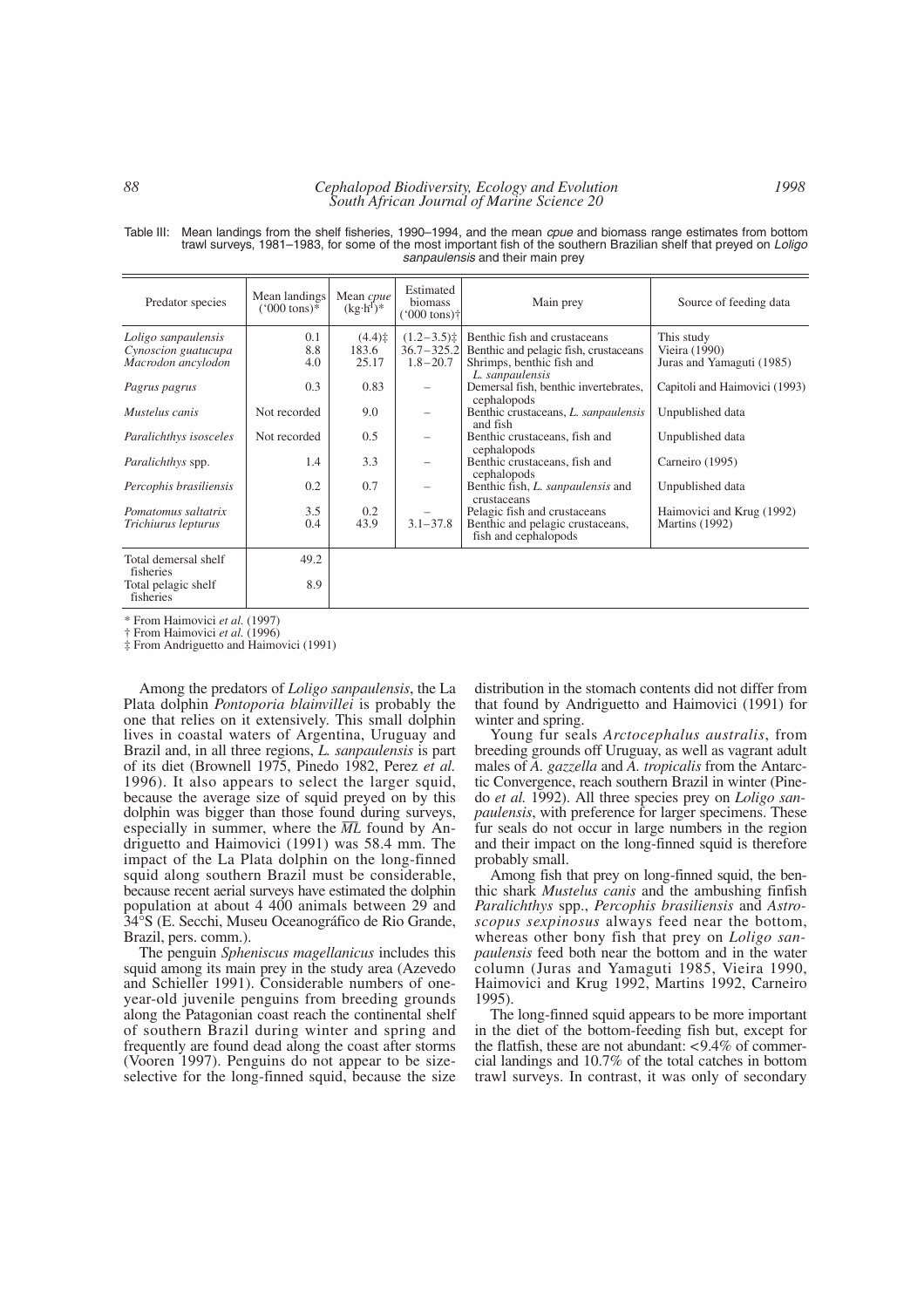

Fig. 7: Percentage distribution of predatory fish sampled from each of two time-period-specific sources by intensity of predation on *Loligo sanpaulensis,* as reflected by percentage frequency of occurrence (%*FO*) in predator stomachs – (a) commercial landings (after Haimovici *et al.* 1997), (b) bottom trawl survey catches (after Haimovici *et al.* 1996)

importance to demersal-pelagic species, including the cutlassfish *Trichiurus lepturus* and the weakfish *Cynoscion guatucupa* and *Macrodon ancylodon*, that represent 74.3% of commercial landings and 59.5% of the total catch in bottom trawl surveys. Therefore, despite the fact that *Loligo sanpaulensis* was a prey of secondary importance for demersal and pelagic finfish that feed in the water column, the total predation on long-finned squid by these species may be more important than the total predation by bottom-feeding fish, marine mammals and penguins combined, because the former group is far more abundant.

An analysis of midwater trawl surveys by Mello *et al.* (1992) found that *Loligo sanpaulensis*, *Trichiurus lepturus* and *Cynoscion guatucupa* form part of the main nektonic assemblages of the region. This association suggests that *Loligo sanpaulensis* ascends in the water column, probably at night, where it probably feeds and is preyed upon (Mello *et al.* 1992). On the other hand, the occurrence of demersal-benthic species in the stomach contents of long-finned squid and its presence in the stomach contents of several benthic predators indicates a strong connection of this squid with the sea bed, as also observed by other authors for this species off Argentina (Castellanos 1967) and also other species of the genus (Karpov and Cailliet 1979, Lipiński 1987).

It can be concluded that *L. sanpaulensis* over the southern Brazilian shelf occupies an intermediary level in the pelagic and benthic foodwebs, because it feeds and is eaten in the water column and on the sea bed. It also seems to play an important role in those foodwebs because it is preyed upon by high-level predators such as marine mammals and penguins and by several of the most abundant fish species found there.

### **ACKNOWLEDGEMENTS**

We thank Drs E. G. Dawe (Department of Fisheries and Oceans, St Johns, Canada) and M. J. Smale (Port Elizabeth Museum) for their critical comments on the manuscript and the Ministry of Education of Brazil – CAPES (RAS) and the Brazilian Research Council – CNPq (MH) for financial support.

### **LITERATURE CITED**

- AMARATUNGA, T. 1983 The role of cephalopods in the marine ecosystem. In *Advances in Assessment of World Cephalopod Resources. F.A.O. Fish. tech. Pap*. **231**: 379–412.
- ANDRIGUETTO, J. M. 1989 Abundância, distribuição,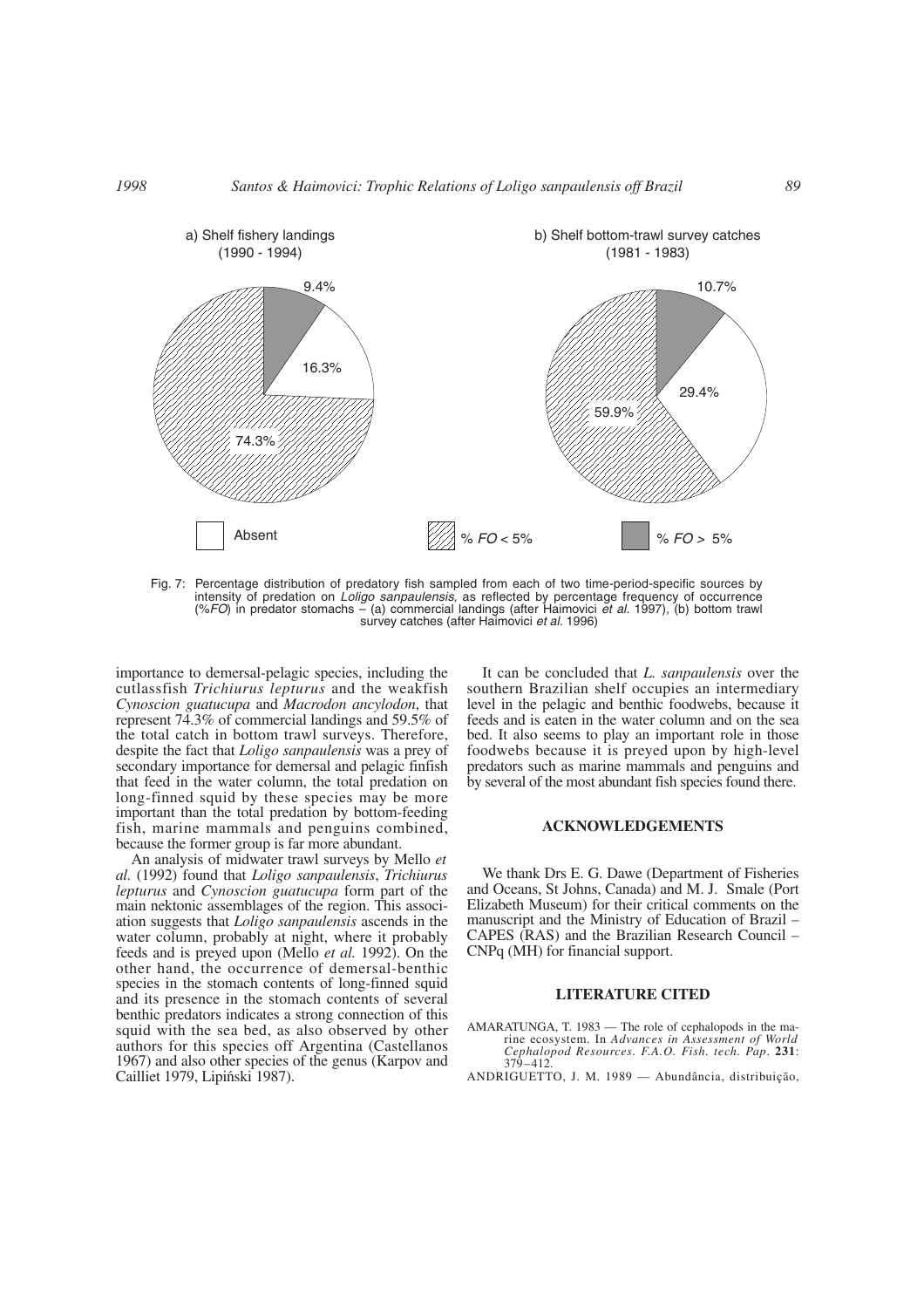hábitos alimentares e ciclo reprodutivo de *Loligo sanpaulensis* Brakoniecki, 1984 (Cephalopoda, Myopsida) na plataforma costeira e talude superior do Rio Grande do Sul, Brasil. M.Sc. thesis, Universidade Federal Paraná, Curitiba-PR, Brazil: 115 pp.

- ANDRIGUETTO, J. M. and M. HAIMOVICI 1991 Abundance and distribution of *Loligo sanpaulensis* Brakoniecki, 1984 (Cephalopoda, Loliginidae) in southern Brazil. *Scientia Mar., Barcelona* **55**(4): 611–618.
- AZEVEDO, T. R. and A. SCHIELLER 1991 Notes on the diet and the ingestion of plastic material by Magellanic penguin *Spheniscus magellanicus* Santa Catarina Island and mainland (Brazil). *Rapp. Unit. Doc. Zoologie Serv. Ethol. Psic. Anim. Univ. Liège, Belgique* **457**: 8 pp. (mimeo).
- BIDDER, A. M. 1966 Feeding and digestion in cephalopods. In *Physiology of Mollusca* **2**. Wilbur, K. M. and C. M. Yonge (Eds). London; Academic Press: 97–124.
- BREIBY, A. and M. JOBLING 1985 Predatory role of the flying squid (*Todarodes sagittatus*) in north Norwegian waters. *NAFO scient. Coun. Stud*. **9**: 125–132.
- BROWNELL, R. L. 1975 Progress report on the biology of the Franciscana dolphin, *Pontoporia blainvillei*, in Uruguayan waters. *J. Fish. Res. Bd Can*. **32**(7): 1073–1078.
- CAPITOLI, R. R. and M. HAIMOVICI 1993 Alimentacion del besugo (*Pagrus pagrus*) en el extremo sur de Brasil. *Frente mar., Sec. A* **14**: 81–86.
- CARNEIRO, M. H. 1995 Reprodução e alimentação dos linguados *Paralichthys patagonicus* e *P. orbignyanus* (Pleuronectiformes: Bothidae), no Rio Grande do Sul, Brasil. M.Sc. thesis, Universidade do Rio Grande, Brazil: 80 pp.
- CASTELLANOS, Z. J. A. de 1967 Contribución el estudio biológico de *Loligo brasiliensis* Bl. *Bol. Inst. Biol. Mar*. **14**: 35 pp.
- CLARKE, M. R. (Ed.) 1986 *A Handbook for the Identification of Cephalopod Beaks*. Oxford; Clarendon: xiii + 273 pp.
- CLARKE, M. R. 1987 Cephalopod biomass-estimation from predation. In *Cephalopod Life Cycles*. **2**. *Comparative Reviews*. Boyle, P. R. (Ed.). New York; Academic Press: 221–237.
- CLARKE, M. R. (Ed.) 1996 The role of cephalopods in the world's oceans*. Phil. Trans. R. Soc. Lond*. **351B**: 977–1112.
- COELHO, M., DOMINGUES, P., BALGUERÍAS, E., FERNAN-DEZ, M. and J. P. ANDRADE 1997 — A comparative study of the diet of *Loligo vulgaris* (Lamarck, 1799) (Mollusca: Cephalopoda) from the south coast of Portugal and the Saharan Bank (Central-East Atlantic). *Fish. Res*. **29**(3):  $245 - 255$ .
- COLLINS, M. A., DE GRAVE, S., LORDAN, C., BURNELL, G. M. and P. G. RODHOUSE 1994 — Diet of the squid *Loligo forbesi* Steentrup (Cephalopoda: Loliginidae) in Irish waters. *ICES J. mar. Sci*. **51**(3): 337–344.
- FIELDS, W. G. 1965 The structure, development, food relations, reproduction, and life history of the squid *Loligo opalescens* Berry. *Fish Bull. Calif.* **131**: 108 pp.
- GARCIA, C. A. E. 1997 Physical oceanography. In *Subtropical Convergence Environments*. *The Coast and Sea in the Southwestern Atlantic*. Seeliger, U., Odebrecht, C. and J. P. Castello (Eds). Berlin; Springer: 94–96.
- HAIMOVICI, M., CASTELLO, J. P. and C. M. VOOREN 1997 — Fisheries. In *Subtropical Convergence Environments. The Coast and Sea in the Southwestern Atlantic*. Seeliger, U., Odebrecht, C. and J. P. Castello (Eds). Berlin; Springer: 183–196.
- HAIMOVICI, M. and L. C. KRUG 1992 Alimentação e reprodução da enchova *Pomatomus saltatrix* no litoral sul do Brasil. *Revta brasil. Biol*. **52**(3): 503–513.
- HAIMOVICI, M., MARTINS, A. S. and P. C. VIEIRA 1996 Distribuição e abundância de peixes teleósteos demersais

sobre a plataforma continental do sul do Brasil. *Revta brasil. Biol*. **56**(1): 27–50.

- HAIMOVICI, M. and J. T. MENDONÇA 1996 Análise da pesca de arrasto de tangones de peixes e camarões no Sul do Brasil. Período 1989-1994. *Atlântica* **18**: 143–160.
- HAIMOVICI, M. and J. A. A. PEREZ 1991a Coastal cephalopod fauna of southern Brazil. *Bull. mar. Sci*. **49**(1–2): 221–230.
- HAIMOVICI, M. and J. A. A. PEREZ 1991b Abundância a distribuição de cefalópodes em cruzeiros de prospecção pesqueira demersal na plataforma externa e talude continental do sul do Brasil. *Atlântica* **13**(1): 189–200.
- HYSLOP, E. J. 1980 Stomach contents analysis a review of methods and their application. *J. Fish Biol.* **17**(4): 411–429.
- IVANOVIC, M. and N. E. BRUNETTI 1994 Food and feeding of *Illex argentinus*. *Antarctic Sci.* **6**(2): 185–193.
- JURAS, A. A. and N. YAMAGUTI 1985 Food and feeding habits of king weakfish, *Macrodon ancylodon* (Bloch & Schneider, 1801) caught in the southern coast of Brazil (Lat. 29° to 32°S). *Bolm Inst. Oceanogr., S. Paulo* **33**(2):  $149 - 157$ .
- KARPOV, K. A. and G. M. CAILLIET 1979 Prey composition of the market squid, *Loligo opalescens* Berry, in relation to depth and location of capture, size of squid, and sex of spawning squid. *Rep. Calif. coop. oceanic Fish. Invest.* **20**: 51–57.
- LIPIŃSKI, M. R. 1987 Food and feeding of *Loligo vulgaris reynaudii* from St Francis Bay, South Africa. In *The Benguela and Comparable Ecosystems*. Payne, A. I. L., Gulland, J. A. and K. H. Brink (Eds). *S. Afr. J. mar. Sci.* **5**: 557–564.
- MARTINS, A. S. 1992 Bioecologia do peixe-espada *Trichiurus lepturus* Linnaeus, 1758 no sul do Brasil. M.Sc thesis, Universidade do Rio Grande, Brazil: 149 pp.
- MELLO, R. M., CASTELLO, J. P. and K. M. F. FREIRE 1992 Asociación de especies pelágicas marinas en el sur de Brasil durante invierno y primavera. *Frente mar., Sec. A* **11**: 63–70.
- NIXON, M. 1987 Cephalopod diets. In *Cephalopod Life Cycles*. **2**. *Comparative Reviews*. Boyle, P. R. (Ed.). London; Academic Press: 201–219.
- O'DOR, R. K. and M. J. WELLS 1987 Energy and nutrient flow (cephalopods). In *Cephalopod Life Cycles*. **2**. *Comparative Reviews*. Boyle, P. R. (Ed.). London; Academic Press: 109–133.
- PEREZ, J. E., GINGARELLI, M., BEILIS, A. and J. COR-CUERA 1996 — Alimentación del delfin franciscana en el sur de la provincia de Buenos Aires, Argentina. In *Anales VII Reunión de Trabajo de Especialistas en Mamíferos Acuáticos de América del Sur*: p. 91.
- PINEDO, M. C. 1982 Análise dos conteúdos estomacais de *Pontoporia blainvillei* (Gervais & D'Orbigny, 1844) e *Tursiops gephyreus* (Lahille, 1908) (Cetacea, Platanistidae e Delphinidae) na zona esturial e costeira de Rio Grande, RS, Brasil. M.Sc thesis, Universidade do Rio Grande, Brazil: 95 pp.
- PINEDO, M. C., ROSAS, F. C. W. and M. MARMONTEL 1992 — *Cetáceos e Pinípedes do Brasil*. Manaus, UNEP/Fundação Universidade de Amazonas: 213 pp.
- QUEIROZ, E. L. 1986 Estudo comparativo da alimentação de *Sympterigia acuta* Garman, 1877 e *S. bonapartei* Müller y Henle, 1841 (Pisces: Rajiformes) com relação a distribuição, abundância morfologia e reprodução, nas águas litorâneas do Rio Grande do Sul, Brasil. M.Sc thesis, Universidade do Rio Grande, Brazil: 326 pp.
- ROCHA, F., CASTRO, B. G., GIL, M. S. and A. GUERRA 1994 — The diets of *Loligo vulgaris* and *Loligo forbesi* (Cephalopoda: Loliginidae) in Northwestern Spanish At-